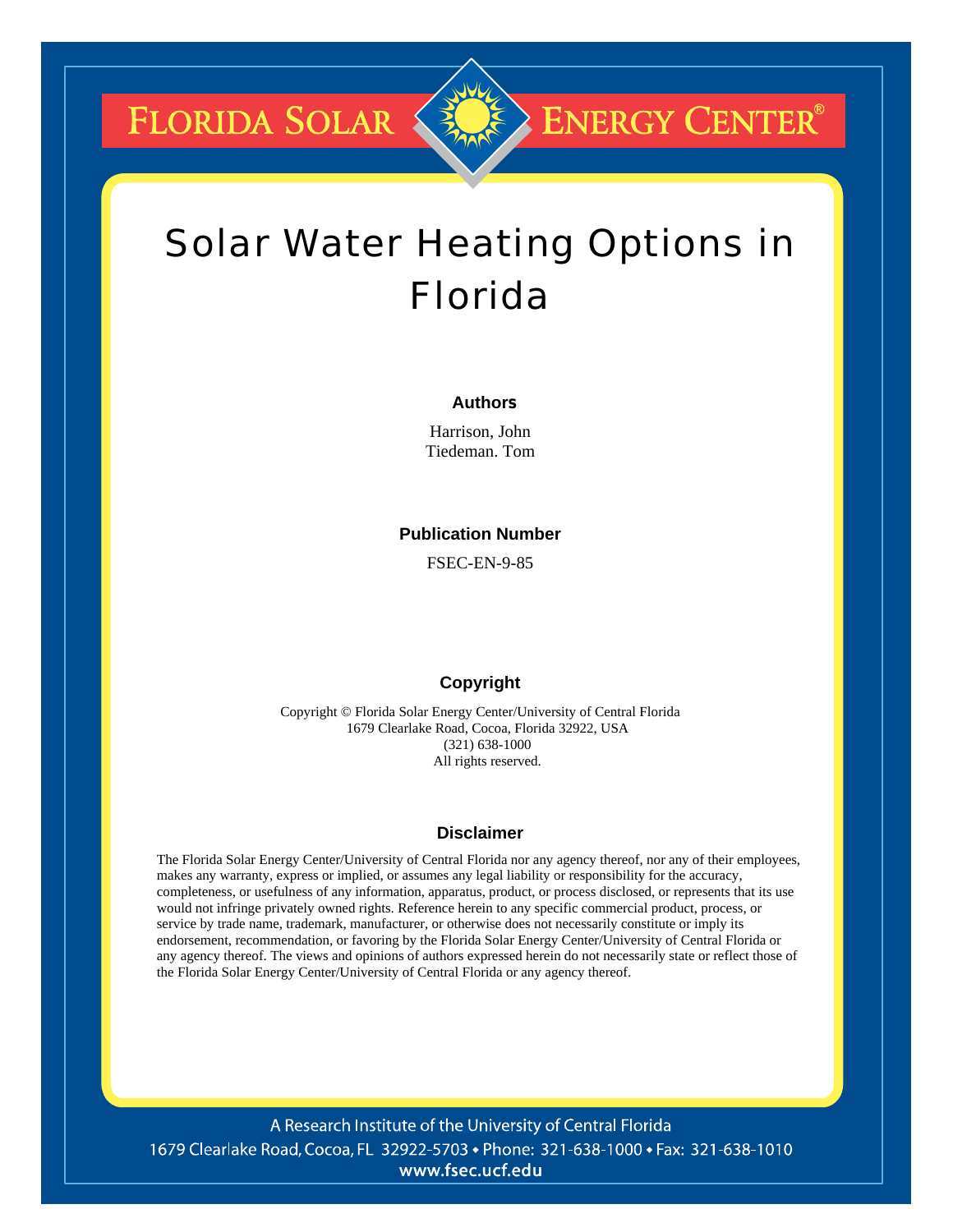# Energy Note<br> **Solar water heating options in Florida**

#### **John Harrison Tom Tiedemann Florida Solar Energy Center**

#### **Introduction**

This **document is intended** to acquaint Florida's general public with typical methods of heating household **water** by means of **the sut~. The types of** solar **systems** discussed **are** pumped (both direct and indirect), thermosiphon and integral collector storage. The **systems** illustrated in Figures 1 - **6** can **be** seen at the Florida Solar Energy **Cen:er's** Solar Training and Education Project facility.

This is the type of system most common in Florida. **As illustrated in Figure** 1, it has one or **more** solar energy collectors installed on the roof and a storage tank **somewhere** below, usually **in** the garage or a utility **roorn. A** pump circu**lates** the water from the tank up to the **collector** and **back** again. This is called a direct {or open loop) system because the sun's heat **is** transferred directly to the potable water circulating through the collector **tubing** and storage tank; no **anti**freeze solution or heat exchanger **is**  involved.

This system has a differential controller, which senses temperature differ- **isolation valve ences between water leaving the solar <b>FIOW reduced FIOW** reduced or collector and the coldest **water** in **the**  lector is about 20°F warmer than the water in the tank, the pump is turned on<br>by the controller. When the temperature is turned off. In **this** way. the **water**  always gains heat from the collector when the pump operates. Flow indicators mounted in the pipes indicate when the pump is operating.

**A valve** installed near **the** collector provides freeze protection. Whenever temperatures approach freezing, the valve opens to let warm water flow<br>through the collector. The collector also

### **FSEC-EN-9-85 February 1985**

can be manually drained by closing the isolation **valves**  (located above **the storage tank)** and opening the drain values.

Automatic recirculation is another means of freeze protection for **this type** of system. **When the** water in the collector reaches a **temperature near freezing, the**  controller turns the pump on for a few minutes to warm the collector with water from the tank.



Figure 1. Typical direct pumped system.

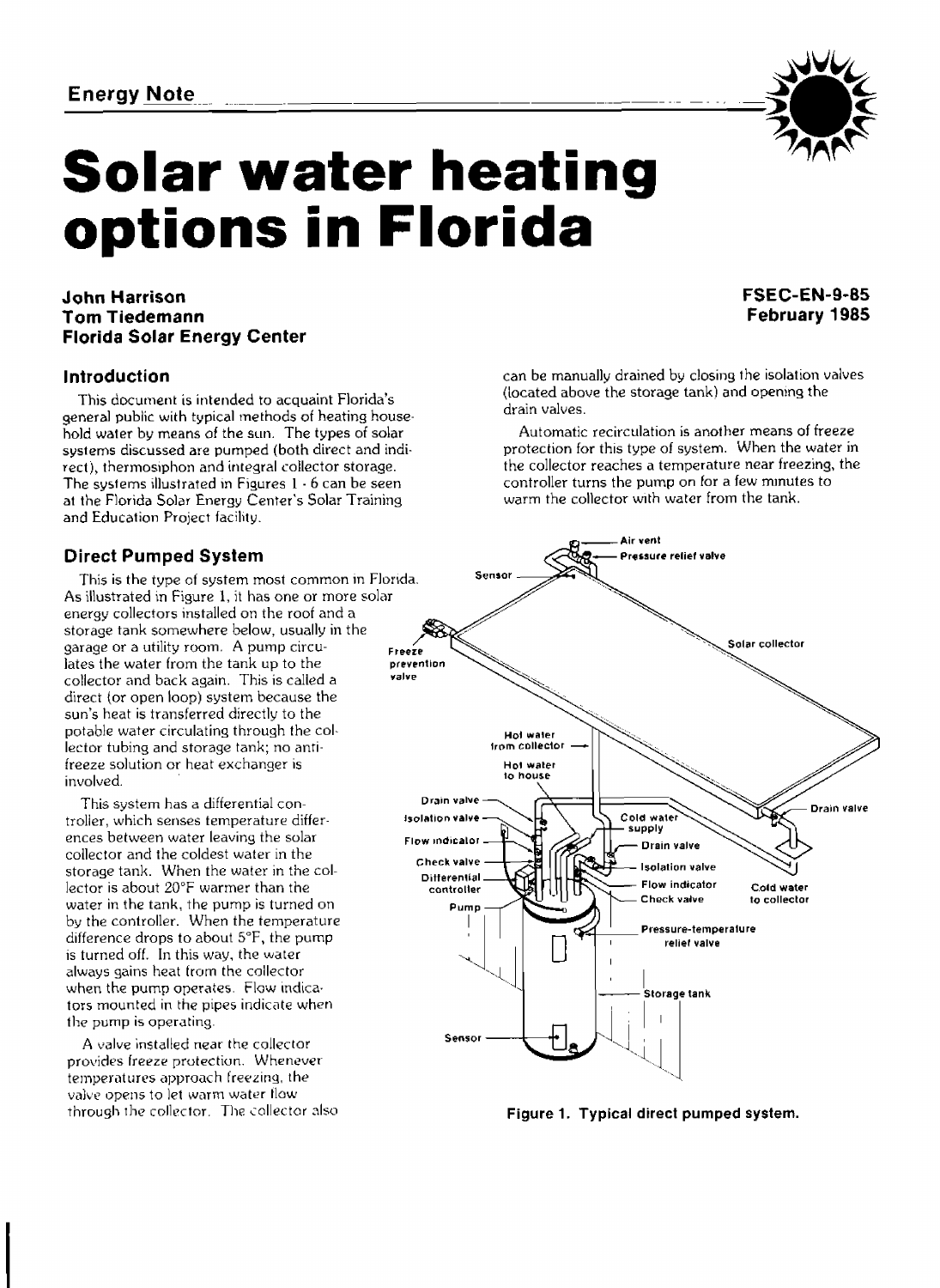The system shown in Figure 2 differs from other direct pumped systems in that **the**  energy to power the pump **is provtdcd** by a photovvltaic panel. The photovoltaic panel converts sunlight into electricity, which drives the direct current (dc) pump. In this way, **water flows** through **the** collector only when **the** sun is shining.

The dc pump and photovoltaic panel are suitably matched to ensure proper performance. The pump starts when there is sufficient solar radiation available to heat the thermal collector panel. It shuts off later in the day when the available solar energy diminishes. **As** In **the** previous system, **a** thermally operated **valve** provides freeze protection.

Common **appliance** timers also **may** control system operation. The timer **is** set to operate during a period of the **day** when solar insolation is available to heat the potable water. In **order** to avoid loss of energy from the tank during overcast days, the collector feed and return lines are both connected at the bottom of the storage tank. During normal operation, natural stratification allows the warmer water to rise to the top part **of** the tank.





#### **Indirect Pumped System**

This system design is common in northern **climates,** where freezing weather occurs more trequently. **An** antifreeze solution circulates through the collector, and a heat exchanger transfers **the** heat from **the** antifreeze solution to the tank water. When toxic **heat-exchange**  fluids are used, a double-walled exchanger is **I-equired.** Generallu, if the heat exchanger is installed in the storage tank, it should be in the lower half of the tank where the cooler water is.

example of **thls** system type. Here a heat tor in a closed loop. The loop includes the collector, connecting piping, the **pump,** an tank transfers heat from the heat transfer exchanger wraps around **the** tank, which keeps it from contact with potable water.

controller. In conjunction with collector and tank temperature sensors, the controller determines when the pump should be activated to pump the heat transfer fluid through the collector.



Figure 3. Indirect pumped system using antifreeze solution.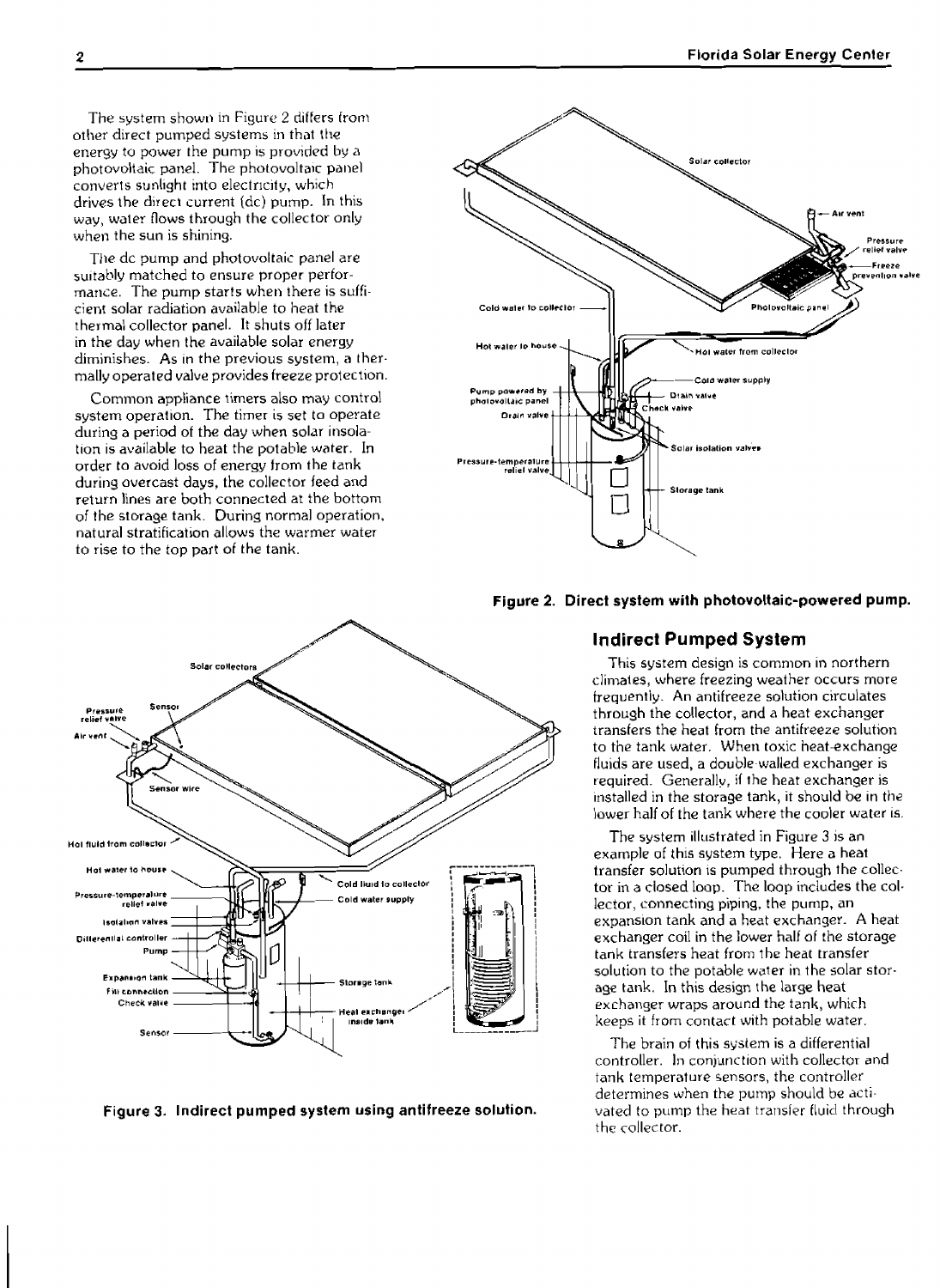

be bypassed completely. **Figure 4. Indirect system using distilled water.** 

**A** fail-sate method of ensuring that collectors and collector pipe lines never freeze is to remove all water **from the** collectors and **piping** when the **system** is not collecting heat. This is a major feature of the drain-back system **~Hustrated** in Figure **4.** Freeze protection is provided when the system is in the drain **iiiode. Water** in **the** co\lectors and **exposed**  piping drains **Into** the insulated reservoir tank each time the pump shuts off. The slight tilt of the collectors allows complete **dralnage. A**  sight glass attached to the reservoir **lank shows when** the reservoir tank is full and **the**  collectors have been drained.

When the sun shines again, the pump is activated by a differential controller. Water is pumped from the reservoir to the collectors, allowing heat to **be** collected. The **water**  stored in the reservoir tank circulates in a closed loop through the collectors and a **heal**  exchanger **coil** in the bottom of the solar tank. The **heat** exchanger transfers hedt from the col!ector loop fluid to the potable water in the solar **tank.** 

The flu~d used in **th~s** system is **a** mixture of distilled water and antifreeze similar to that used in automobiles. This type of fluid freezes only at *extremely* low temperatures so the system is protected from damage caused by severe cold.

#### **Thermosiphon System**

Thermosiphon systems were widely used in **the** early days of **solar** water heating in Florida. They are automatic, simple and reliable. **A** typical **systcni is**  illustrated in Figure *5.* 

**As** the sun **shines** on the collector, the water inside is heated. It expands slightly and becomes lighter than the cold water in the tank. Gravity then pulls **heavier,** cold water **down** from the tank and into the collector inlet. The through the collector outlet and into the top of the tank. This continuous heating **FIII conneciron and** fluw~ng **action a tank** full ot

**A** thermosiphon **systern** requires **Cold water supply** neither pump nor controlter. Cold water from the city **water** line flaws directly to the tank **on the** roof. Sojar heated water flows **from the** rooftop **tank** to **the** auxiliary tank installed at ground level whenever **water is** used within the residence.

> This system features a thermally **oper**ated **valve** that protects the collector from freezing. It also includes isolation valves, which allow the solar system to



**Figure 5. Thermosiphon system.**